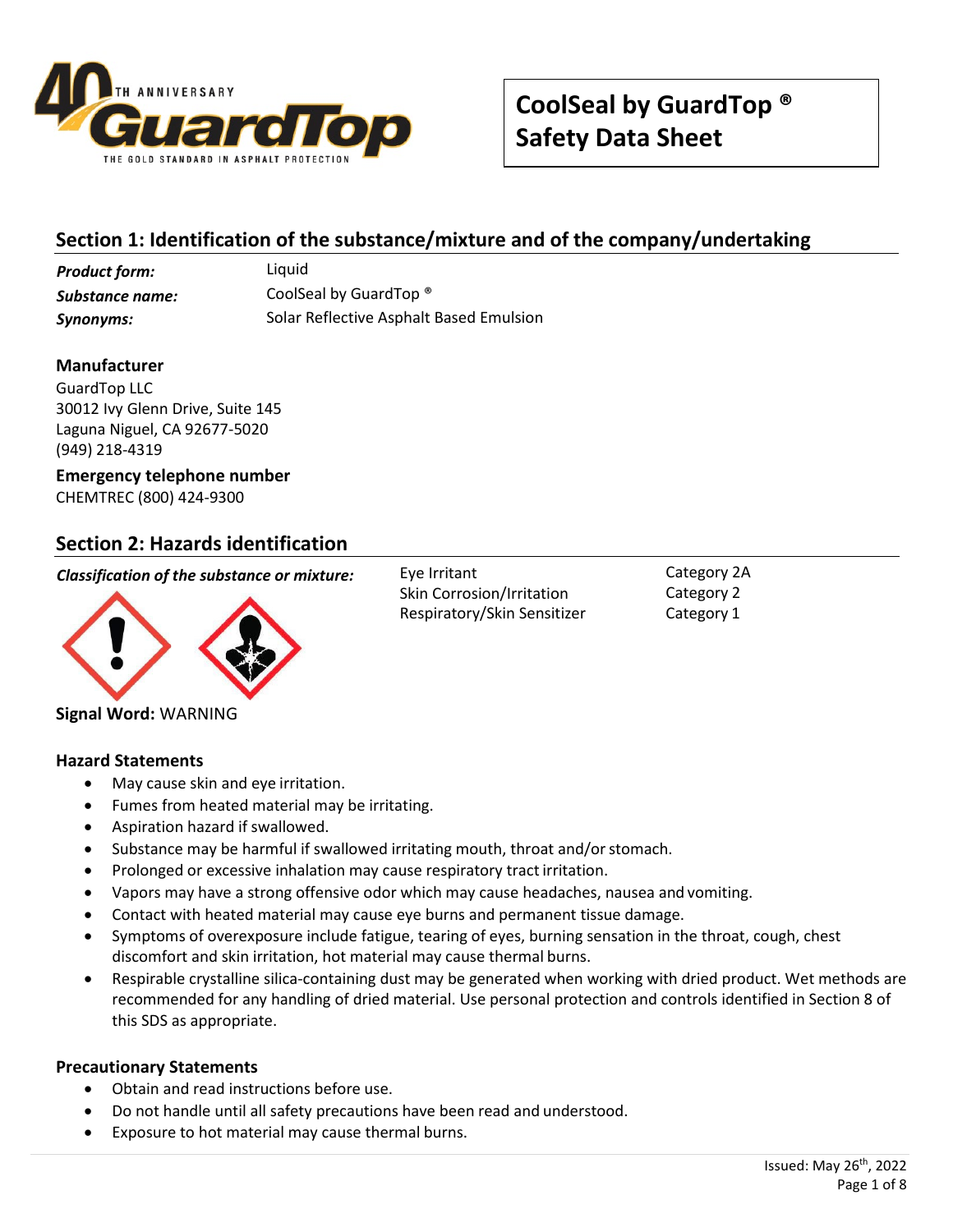

# **Section 3: Composition/information on ingredients**

| <b>Chemical Name</b>       | Amount  | <b>CAS Number</b> |
|----------------------------|---------|-------------------|
| Asphalt                    | 10-50%  | 8052-42-4         |
| Water                      | 15-65%  | 7732-18-5         |
| Aggregate Blend            | 4-35%   | Proprietary       |
| <b>Titanium Dioxide</b>    | 15-50%  | 13463-67-17       |
| Polymer Blend              | 1.8-50% | Proprietary       |
| <b>Additional Pigments</b> | 0-50%   | Proprietary       |

### **Section 4: First aid measures**

| <b>First-aid measures general:</b>         | Get prompt medical attention. Dilute with water. If solidified, treat as neat<br>asphalt.                                                                                                                                                                                                  |
|--------------------------------------------|--------------------------------------------------------------------------------------------------------------------------------------------------------------------------------------------------------------------------------------------------------------------------------------------|
| First-aid measures after inhalation:       | At elevated temperatures, may cause irritation of the respiratory tract.<br>Although this product is not known to cause respiratory problems, if<br>breathing is difficult, safely remove victim to fresh air and provide oxygen.<br>Get immediate medical attention.                      |
| First-aid measures after skin contact:     | Wash skin with soap and water. Wear protective gloves to minimize skin<br>contamination. For hot material exposure, DO NOT attempt to remove<br>solidified material from the skin. DO NOT attempt to dissolve with solvents<br>or thinners. Medical attention may be required for removal. |
| First-aid measures after eye contact:      | Hold eyelids apart and flush eyes with plenty of water for at least 15<br>minutes. Get medical attention if irritation develops or persists. Burns due<br>to contact with heated material require immediate medical attention.                                                             |
| <b>First-aid measures after ingestion:</b> | Get immediate medical attention. Do not induce vomiting due to danger of<br>aspirating liquid into lungs. Gastric lavage may be required.                                                                                                                                                  |

### **Most important symptoms and effects, both acute and delayed**

| Eyes:                   | <i>Irritation</i>         |
|-------------------------|---------------------------|
| Skin:                   | Irritation                |
| Inhalation:             | Irritation                |
| <b>Chronic Effects:</b> | Unlikely with normal use. |

|  |  | <b>Section 5: Firefighting measures</b> |  |
|--|--|-----------------------------------------|--|
|--|--|-----------------------------------------|--|

| <b>Extinguishing media</b>      |                                                                                                                                                                                           |
|---------------------------------|-------------------------------------------------------------------------------------------------------------------------------------------------------------------------------------------|
| Suitable extinguishing media:   | Use alcohol foam, carbon dioxide, dry chemical when fighting fires<br>involving this material.                                                                                            |
| Unsuitable extinguishing media: | Do not use water jet as an extinguisher, as this will spread the fire. Exercise<br>care when using water as contact with hot asphalt products - may<br>produce steam and violent foaming. |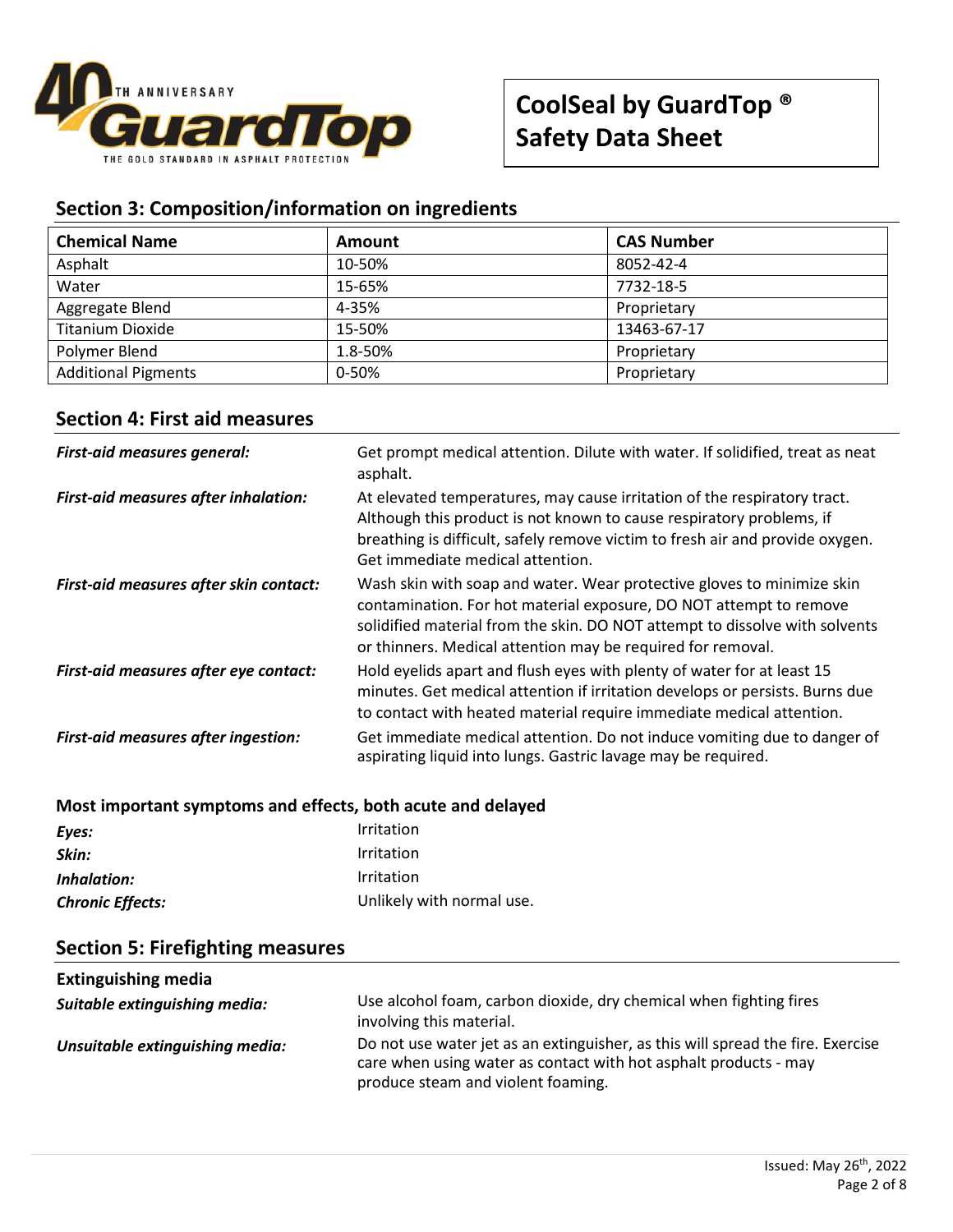

# **CoolSeal by GuardTop ® Safety Data Sheet**

#### **Special hazards arising from the substance or mixture**

| Fire hazard:                           | Product is an aqueous solution. Heated product may produce hazardous<br>fumes, decomposition products or residues. Small quantities of hydrogen<br>sulfide may be released upon heating.                                                         |
|----------------------------------------|--------------------------------------------------------------------------------------------------------------------------------------------------------------------------------------------------------------------------------------------------|
| <b>Explosion hazard:</b>               | None                                                                                                                                                                                                                                             |
| <b>Reactivity:</b>                     | Avoid contact with strong bases.                                                                                                                                                                                                                 |
| <b>Advice for firefighters</b>         |                                                                                                                                                                                                                                                  |
| <b>Firefighting instructions:</b>      | Decomposition may produce fumes, smoke, oxides of carbon,<br>hydrocarbons, and possible small quantities of hydrogen sulfide. Avoid<br>breathing vapors from heated material. Combustion may produce CO,<br>NOx, Sox, and reactive hydrocarbons. |
| <b>Protection during firefighting:</b> | As in any fire, wear self-contained breathing apparatus pressure-demand<br>MSHA/NIOSH approved and full protective gear.                                                                                                                         |

### **Section 6: Accidental release measures**

| Personal precautions, protective equipment, and emergency procedures<br>Clean up spills immediately using appropriate personal protective<br><b>General measures:</b><br>equipment. |                                                                                      |  |
|-------------------------------------------------------------------------------------------------------------------------------------------------------------------------------------|--------------------------------------------------------------------------------------|--|
| For non-emergency personnel                                                                                                                                                         |                                                                                      |  |
| <b>Protective equipment:</b>                                                                                                                                                        | Gloves, safety glasses, boots.                                                       |  |
| <b>Emergency procedures:</b>                                                                                                                                                        | Absorb spills with absorbent material. Contain spilled liquid with sand or<br>earth. |  |
| For emergency responders                                                                                                                                                            |                                                                                      |  |
| <b>Protective equipment:</b>                                                                                                                                                        | Gloves, safety glasses, boots.                                                       |  |
| <b>Emergency procedures:</b>                                                                                                                                                        | Stop the source of the leak or release. Clean up releases as soon as<br>possible.    |  |

### **Environmental precautions**

Prevent contamination of soil, surface water or groundwater.

#### **Methods for containment/clean up**

Absorb spills with inert material. Contain spilled liquid with sand or earth. Contain liquid to prevent contamination of soil, surface water or groundwater. Large spillage should be dammed-off and pumped into containers.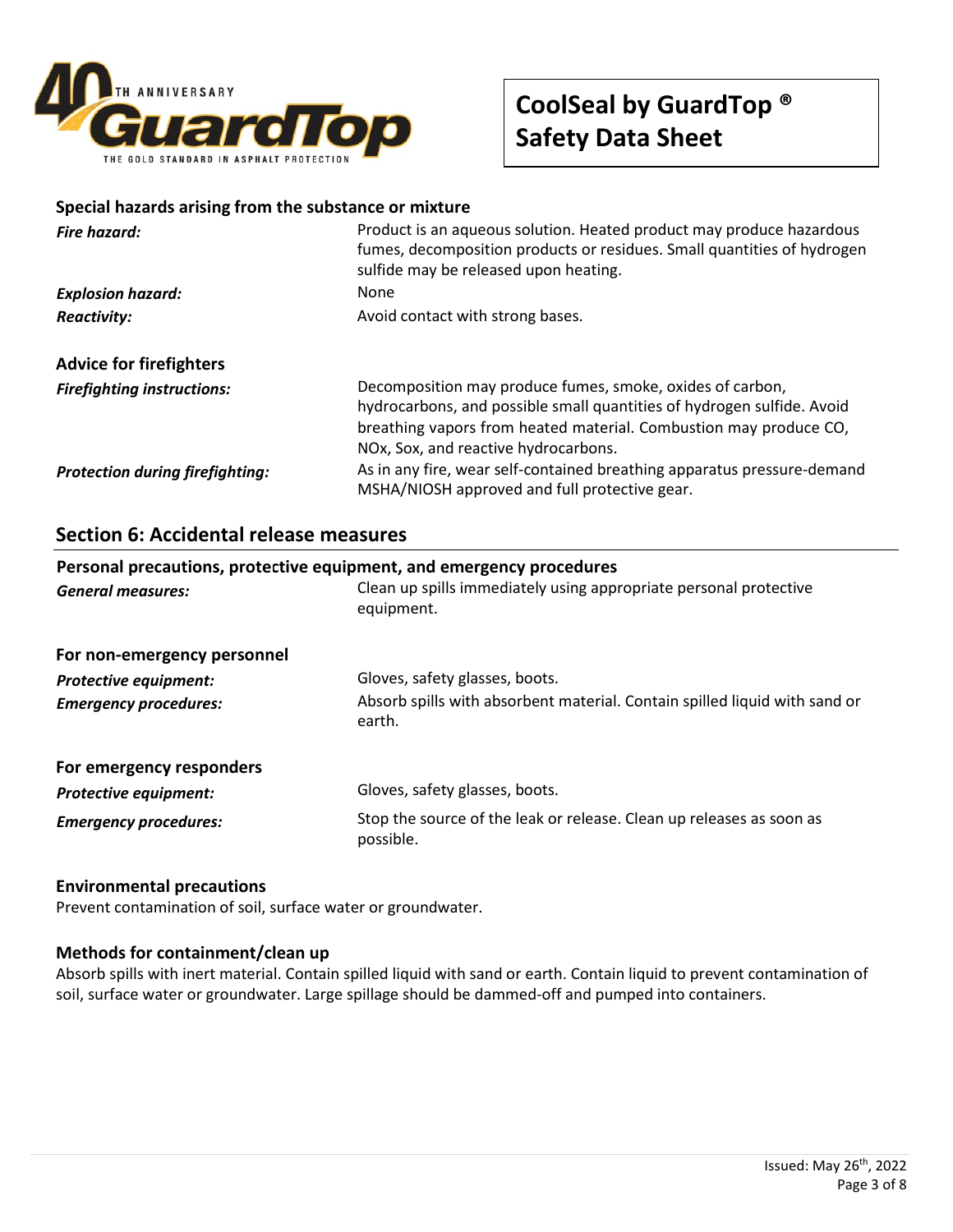

# **Section 7: Handling and storage**

| <b>Precautions for safe handling</b>  |                                                                                                                                                                                                                                                                                                                                                       |
|---------------------------------------|-------------------------------------------------------------------------------------------------------------------------------------------------------------------------------------------------------------------------------------------------------------------------------------------------------------------------------------------------------|
| <b>Shelf Life:</b>                    | 30 Days @ 50-120 degrees F (in original, sealed containers).                                                                                                                                                                                                                                                                                          |
| Additional hazards when processed:    | When handling hot material, use protective clothing impervious to this<br>material. Respirable crystalline silica-containing dust may be generated when<br>working with dried product. Wet methods are recommended for any handling<br>of dried material. Use personal protection and controls identified in Section 8<br>of this SDS as appropriate. |
| <b>Precautions for safe handling:</b> | Use good Hygiene measures: wash exposed areas with mild soap and water<br>before eating, drinking, or smoking and again when leaving work.                                                                                                                                                                                                            |
| <b>Storage conditions:</b>            | Do not store at temperatures above 120 degrees F.                                                                                                                                                                                                                                                                                                     |

# **Section 8: Exposure controls/personal protection**

| <b>Engineering Controls:</b>                | Facilities storing or utilizing this material should be equipped with an<br>eyewash facility and a safety shower.                  |
|---------------------------------------------|------------------------------------------------------------------------------------------------------------------------------------|
| <b>Eye/Face Protection Requirements:</b>    | Where contact with this material is likely, eye protection with side shields or<br>goggles is recommended.                         |
| <b>Skin Protection Requirements:</b>        | Selection of specific items such as gloves, boots, apron or full-body suit will<br>depend on operation and potential exposure.     |
| <b>Respiratory Protection Requirements:</b> | Where there is potential for airborne exposure in excess of applicable<br>limits, wear NIOSH/MSHA approved respiratory protection. |

#### **Exposure Guidelines:**

None established

### **Section 9: Physical and chemical properties**

| <b>Physical state:</b>   | Liquid                             |
|--------------------------|------------------------------------|
| Appearance:              | Light Gray to Dark Gray            |
| Odor:                    | Asphalt Odor                       |
| pH:                      | $8.5 - 10.0$                       |
| <b>Melting point:</b>    | 0 C                                |
| <b>Freezing point:</b>   | 0 C                                |
| <b>Specific Gravity:</b> | 1.2-1.5 (Water=1)                  |
| <b>Boiling point:</b>    | 212 degrees F @ 760 mm Hg          |
| <b>Flash point:</b>      | None                               |
| UEL:                     | N/A                                |
| LEL:                     | N/A                                |
| Vapor pressure:          | Same as water mm Hg @ 70 degrees F |
| Solubility:              | Soluble in water                   |
| %Volatiles:              | <35% @ 70 degrees F @ 760 mm Hg    |
|                          |                                    |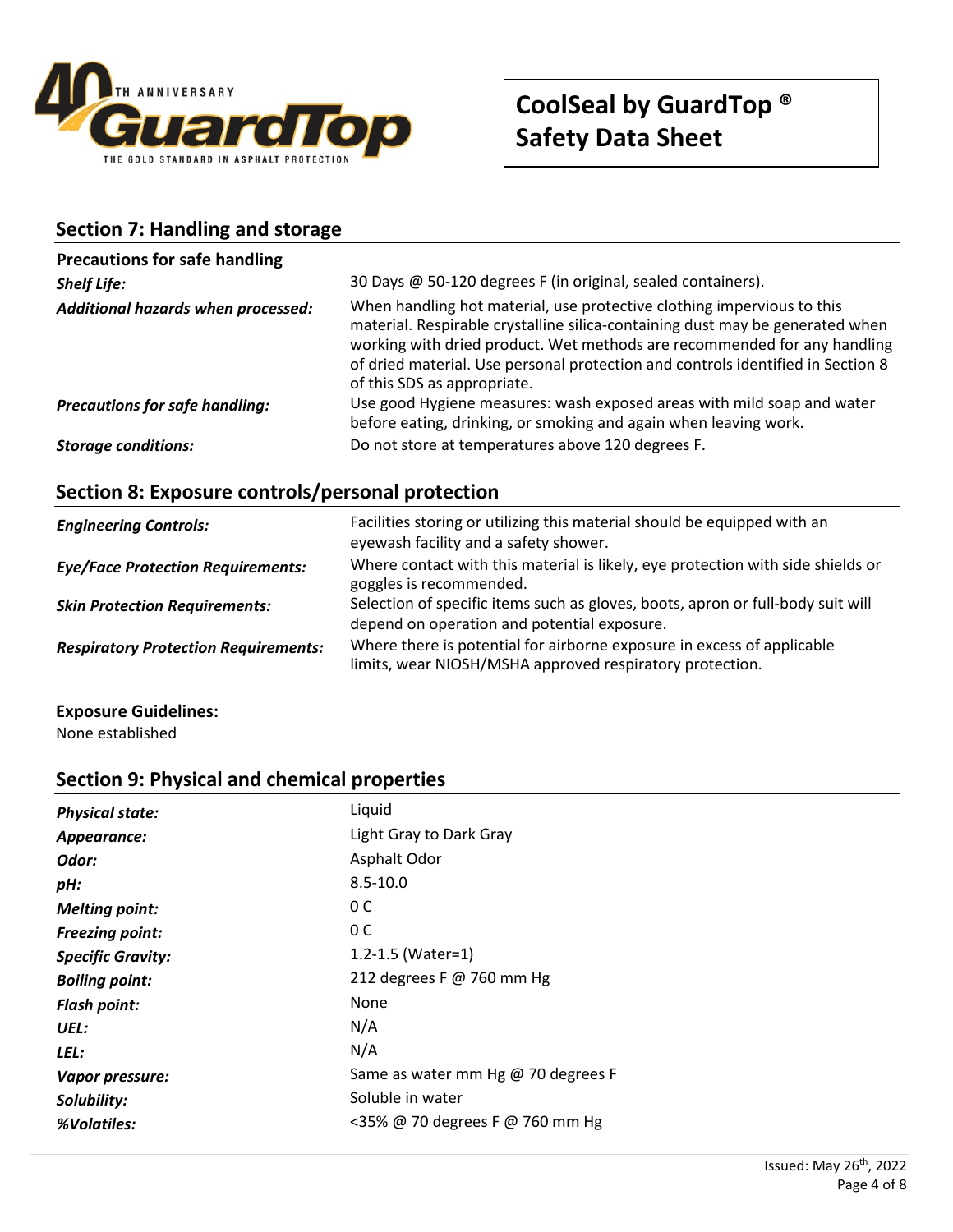

**CoolSeal by GuardTop ® Safety Data Sheet**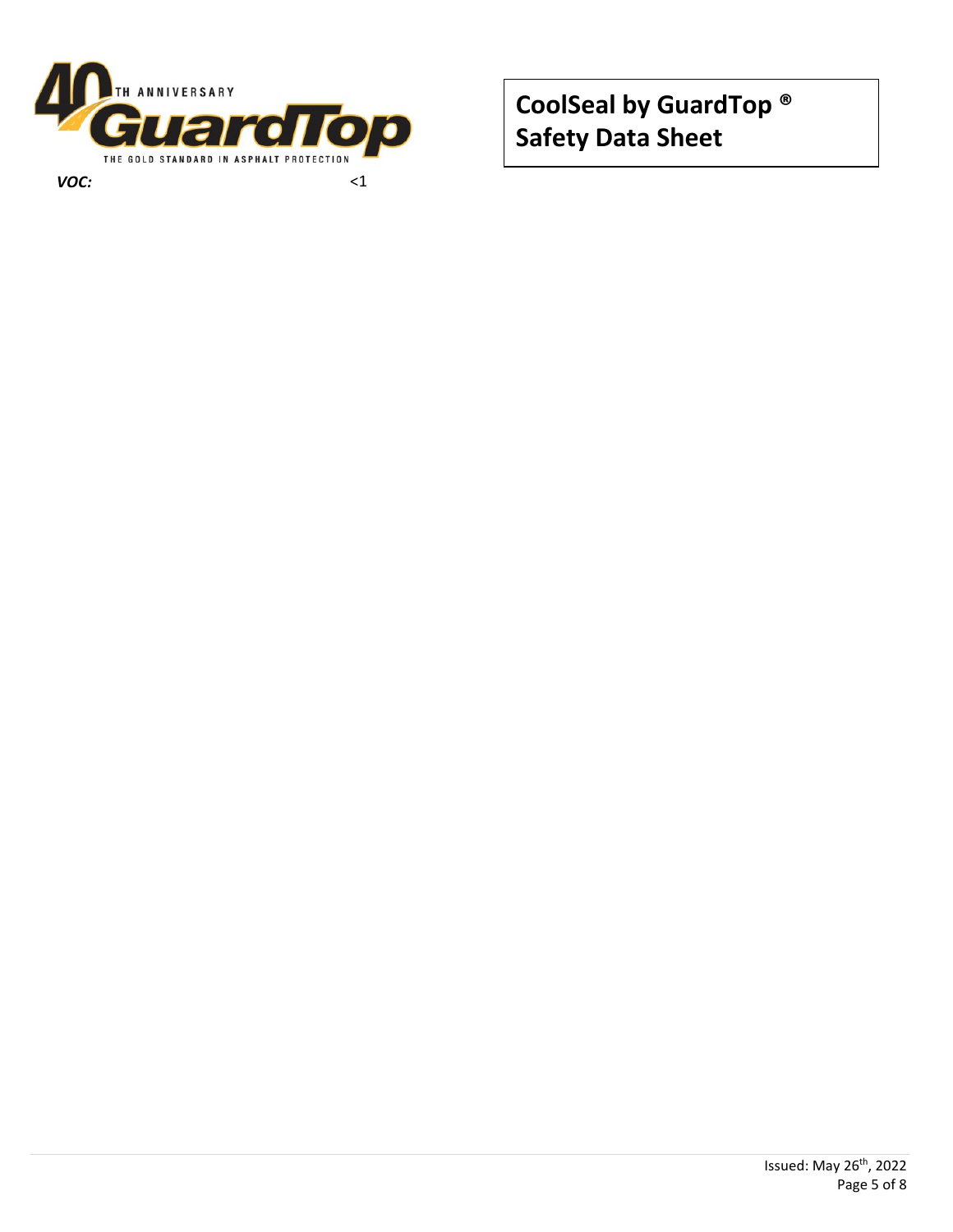

# **CoolSeal by GuardTop ® Safety Data Sheet**

### **Section 10: Stability and reactivity**

| <b>Reactivity:</b>                         | Low                                                          |
|--------------------------------------------|--------------------------------------------------------------|
| <b>Chemical stability:</b>                 | This compound is stable at ambient conditions.               |
| <b>Possibility of hazardous reactions:</b> | Low                                                          |
| <b>Conditions to avoid:</b>                | Avoid extreme temperatures.                                  |
| Incompatible materials:                    | Avoid contact with strong bases.                             |
| <b>Hazardous decomposition product:</b>    | Decomposition will not occur if handled and stored properly. |
| <b>Polymerization:</b>                     | Hazardous polymerization will not occur.                     |

### **Skin corrosion:** May cause irritation and a rash with prolonged or repeated contact with skin. **Serious eye damage/irritation:** Irritating, may injure eye tissue if not removed promptly. *Respiratory or skin sensitization:* Repeated contact may cause skin irritation, prolonged inhalation may cause respiratory tract irritation. **Germ cell mutagenicity:** None *Carcinogenicity:* IARC has determined Hydrochloric acid may be carcinogenic in humans. *Reproductive toxicity:* This product contains one or more chemicals known to cause reproductive harm. *Specific target organ toxicity (single exposure):* Skin and/or respiratory irritation, mild. *Specific target organ toxicity (repeated exposure):* Skin, respiratory, kidney and liver. *Aspiration hazard:* Respiratory distress because of aspiration. *Symptoms/injuries after inhalation:* Respiratory tract irritation, cough, chest discomfort. *Symptoms/injuries after eye contact:* Eye tearing, irritation, burns if contact made with heated material. *Symptoms/injuries after ingestion:* Harmful if swallowed, irritating to mouth, throat, and stomach.

### **Section 11: Toxicological information**

# **Section 12: Ecological information**

### **Environmental Hazards**

This material should be prevented from uncontrolled applications to soil or earth. This material should be prevented from entering storm water, sewage drainage systems and bodies of water.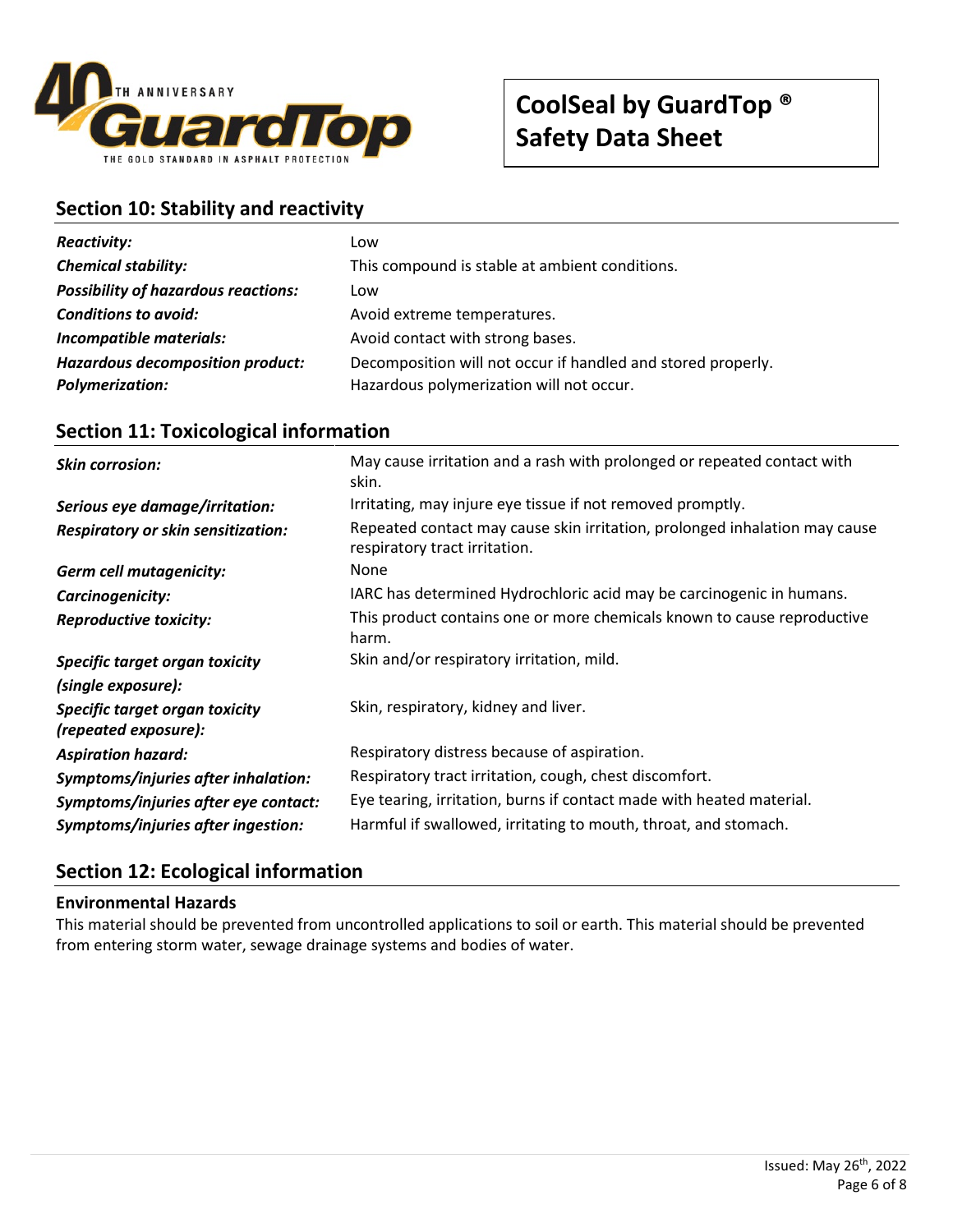

# **Section 13: Disposal considerations**

| hazardous waste according to Federal regulations (40 CFR 261). Under the<br>Resource Recovery Act (RCRA), it is the responsibility of the user of the<br>product to determine whether the material is a hazardous waste subject<br>to RCRA. Treat or dispose of waste material in accordance with all local,<br>state/provincial, and national requirements. Avoid disposal into<br>wastewater treatment facilities.<br>Treat as product waste. |
|-------------------------------------------------------------------------------------------------------------------------------------------------------------------------------------------------------------------------------------------------------------------------------------------------------------------------------------------------------------------------------------------------------------------------------------------------|
| Unclean empty containers should be disposed of in the same manner as<br>the contents.                                                                                                                                                                                                                                                                                                                                                           |
|                                                                                                                                                                                                                                                                                                                                                                                                                                                 |

# **Section 14: Transport information**

| <b>Product Label:</b>     | CoolSeal Asphalt Based Emulsion             |
|---------------------------|---------------------------------------------|
| UN Number:                | Non-hazardous, no UN number                 |
| <b>DOT Shipping Name:</b> | Non-Regulated, Water Based Asphalt Emulsion |
| <b>DOT Hazard Class:</b>  | Non-Hazardous                               |

# **Section 15: Regulatory information**

| <b>EEC Symbols and Indications of Danger:</b> | Irritant (Xi)                                                                                                             |
|-----------------------------------------------|---------------------------------------------------------------------------------------------------------------------------|
| <b>R-Phrases:</b>                             | R36/37/38 – Irritating to eyes, respiratory system and skin.                                                              |
| <b>WHMIS Hazard Symbols:</b>                  | Class D - Irritant                                                                                                        |
| <b>CERCLA Hazardous Substances:</b>           | <b>None</b>                                                                                                               |
| <b>California Proposition 65:</b>             | This product contains one or more chemicals known to the State of<br>California to cause cancer and/or reproductive harm. |
| Clean Air Act – Section 112:                  |                                                                                                                           |
| Title V:                                      | <b>None</b>                                                                                                               |
| <b>SC Toxic Air Pollutants List:</b>          | None                                                                                                                      |
| Sara Title II – Section 313:                  | There are no known ingredients subject to reporting.                                                                      |
| <b>TSCA Inventory Status:</b>                 | All ingredients of this product are listed.                                                                               |